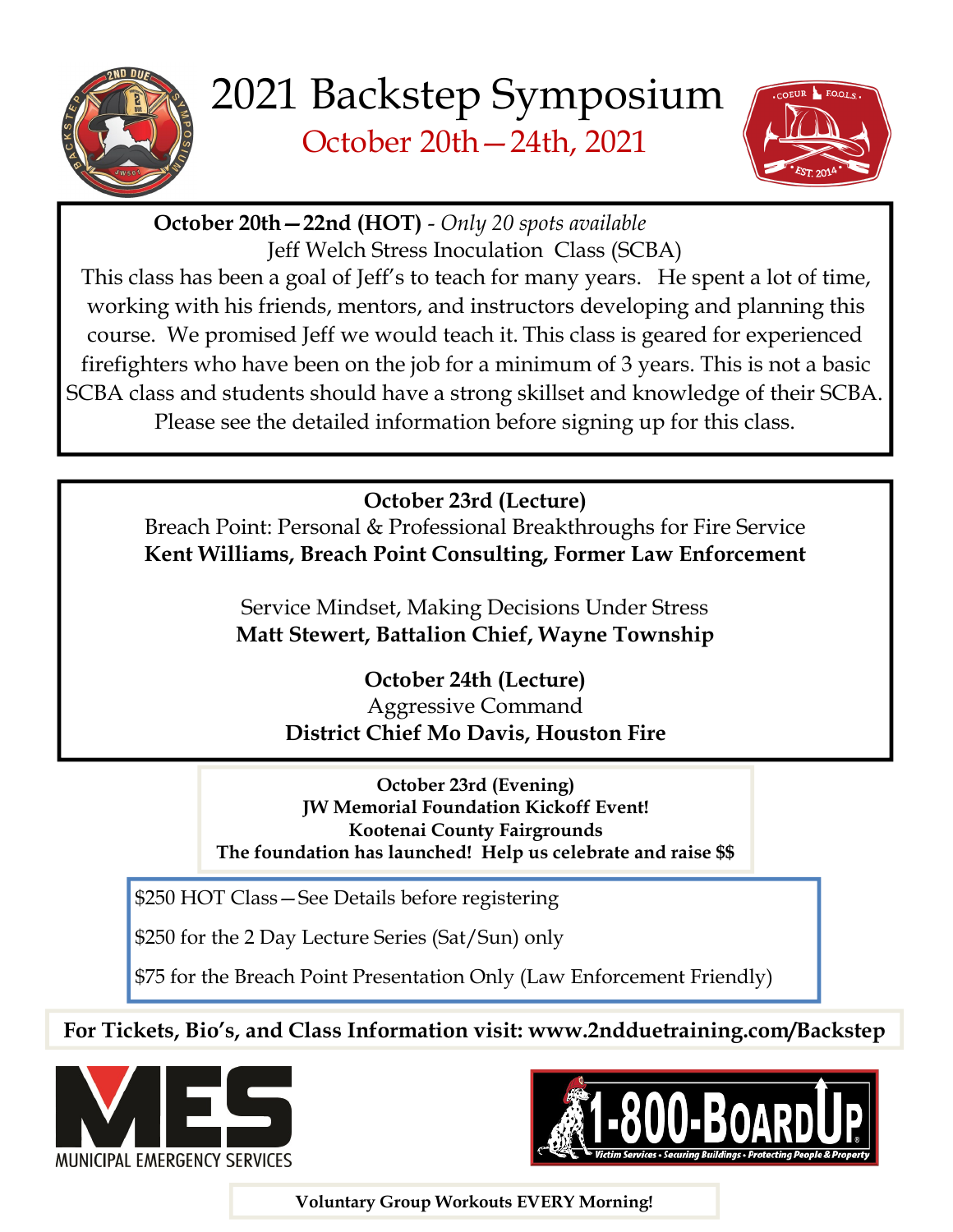



# Jeff Welch Stress Inoculation Class

October 20th—22nd (HOT) - Only 20 spots available Jeff Welch Stress Inoculation Class (SCBA)

SCBA Operations

Survivability / Confidence / Brotherhood / Accountability

## Target Audience

This class is geared for experienced firefighters who have been on the job for a minimum of 3 years. This is not a basic SCBA class and students should have a strong skillset and knowledge of their SCBA.

### Class Description

This class is hands on and physically demanding. The emphasis of this course will be the safe and efficient use of self-contained breathing apparatus. Donning, doffing, buddy breathing, toxic bottle changes, emergency procedures, shifting, dumping and decision making will be taught throughout this 2 - day class. Students will encounter many evolutions that will allow them to hone their newly developed skills utilizing SCBA. Evolutions will be based on search, self rescue, firefighter and civilian rescue techniques.

This is not a class that will emphasize tactics, strategy, hose movement, line selection, or other firefighter subjects. Actual classroom time will be minimal.

### Class Prerequisites

Medical Evaluation and or baseline Vitals – (will be taken and documented each morning for each participant)

Physical Evaluation

3 Years on the Job

1 Complete SCBA AND 2 spare bottles that are compliant with current hydrostatic testing dates. Bottles should be marked (black marker) by department for identification purposes

NFPA compliant PPE gear

NO beards or facial hair that would OR could (possibly) impede or not allow facial seal. – This requirement is at the sole discretion of instructors for enforcement

A basic understanding and working knowledge of firefighting, firefighter survival, RIT and potential situations where firefighters can encounter problems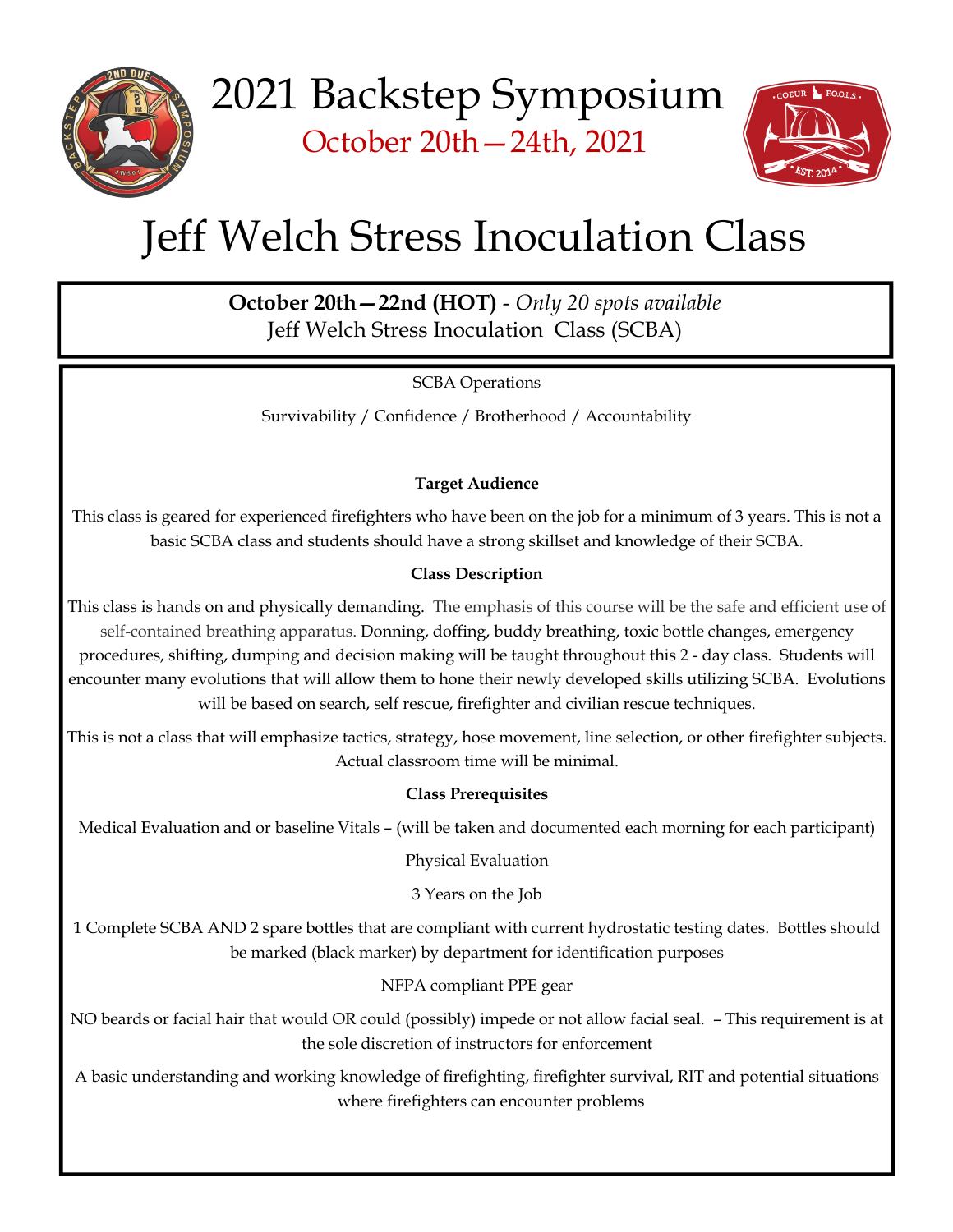

October 20th—22nd (HOT) - Only 20 spots available Jeff Welch Stress Inoculation Class (SCBA)

### Wednesday October 20th, 2021

1800—2100 HOT Class registration, pre-test, classroom—KCFR Training Facility

## Thursday & Friday October 21st/22nd, 2021

0600—1800ish—JW Stress Inoculation HOT class—KCFR Training Facility

This class is 27 hours minimum

## There are no refunds due to failing or opting out of the class once registered

### Preparation Advisory

This course is designed to challenge you physically, mentally, and at times emotionally. You should be comfortable inside your turnouts and SCBA. This course is an advanced course and not designed to teach basics. It will be intense and stressful but, we guarantee it will be very rewarding. If you plan on attending this course you will need to begin training now (August) if you would like to attend. Because of the physical demands of this course and how fast paced it is we will be conducting a physical entrance exam. All the skills are fire service applicable and we will go through this course several times over the two day course. If you have been training, you will have no problem!

### SCBA Air Consumption Course

The entrance exam for this Stress Inoculation class is an SCBA Air Consumption course. This will test your physical and mental fortitude. This course will demonstrate your ability to work on air and it will reveal how much work you can complete with 1 bottle. You will start the course with 1 full SCBA bottle (4500 psi) and full turnout gear. You will continue through the 8 stations until your End Of Service Time Indicator (EOSTI) stops activating. Ex. You have completed the 9th station of the obstacle course and you have 2000 psi in your SCBA you will continue to station 1 and continue the course. Once your EOSTI stops activating the candidate will be told to sit down and count how many breaths they can make their bottle last until the candidate is completely out of air.This obstacle course will not test you only physically but mentally as well. This course will give you a good indicator of how much work you can do on 1 bottle of air. Your ability to get your breathing back to baseline after each task will contribute to your success on this course.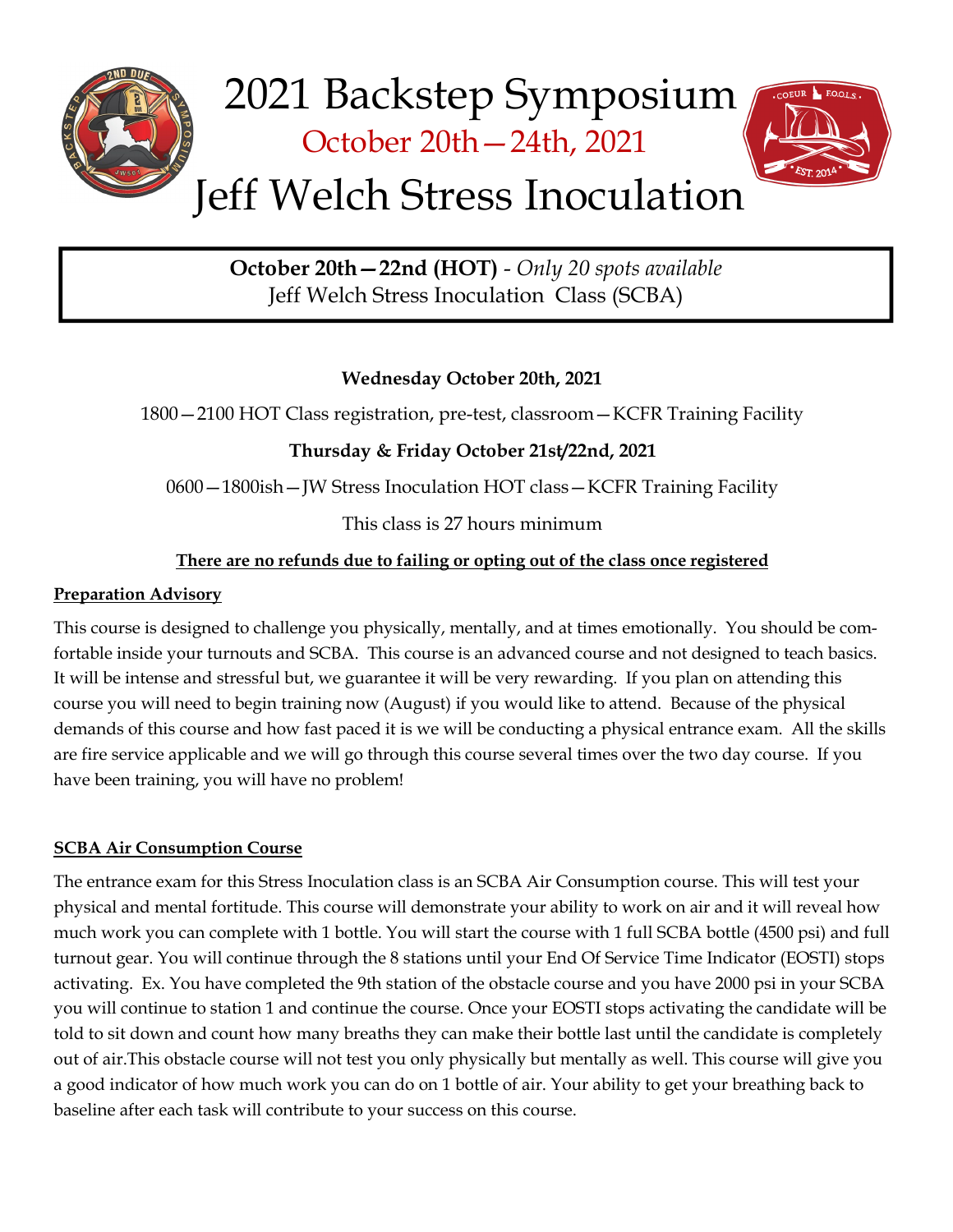

October 20th—24th, 2021



# Jeff Welch Stress Inoculation

October 20th—22nd (HOT) - Only 20 spots available Jeff Welch Stress Inoculation Class (SCBA)

#### ENTRANCE EXAM:

#### Station 1

Tower Climb- You will ascend and then descend 6 floors of the training tower. As you ascend you will not grab the handrails however when you descend the training tower you can use the hand rails.

#### Station 2

Hose hoist- You will climb up to the 3rd floor and conduct the hose hoist station. You must pull utilizing the hand over hand method of 50' of 5" to the top rail of the 3rd floor. Once the hose bundle has reached the top rail of the 3rd floor you must then lower the bundle back to the ground utilizing the hand over hand method. Any loss of control of the bundle will result in a non-successful attempt and the candidate must re-conduct the hose hoist.

#### Station 3

Keiser Sled- You must use a dead blow hammer weighing approximately nine pounds to strike a 'sled target. The candidate must strike the target as many times as necessary to move the sled to the opposite end. Pushing the sled along the track using the dead blow hammer is not permitted. This component is complete when the end of the sled breaks the plane of the track.

#### Station 4

Tire Flip- The Candidate must complete 2 tire flips. The candidate can rest the tire on his/her knee as they are in the process of flipping the tire.

#### Station 5

Search- The candidate will follow a hoseline to the second floor. Once the candidate reaches the designated search room. The candidate will then search the room and look for a victim. Once a victim has been found the candidate will then drag the victim out of the room. Once the candidate breaks the plan of the door with the victim the instructor will advise the candidate that they can drop the victim and move to the next station.

#### Station 6

Farmer Carry- The Candidate must carry (2) 50' sections of 5" 75'. Each section of 5" weighs approximately 50lbs.

#### Station 7

Tire Strike- The candidate must use an 8lb Sledgehammer and strike the tire 50 times. The instructor will count the successful strikes. The end of the tool must go above the candidates helmet for each strike to be counted as a successful rep.

#### Station 8

Dummy Drag- The candidate will drag a dummy 75'. The candidate will not be allowed to use webbing or any straps for the drag.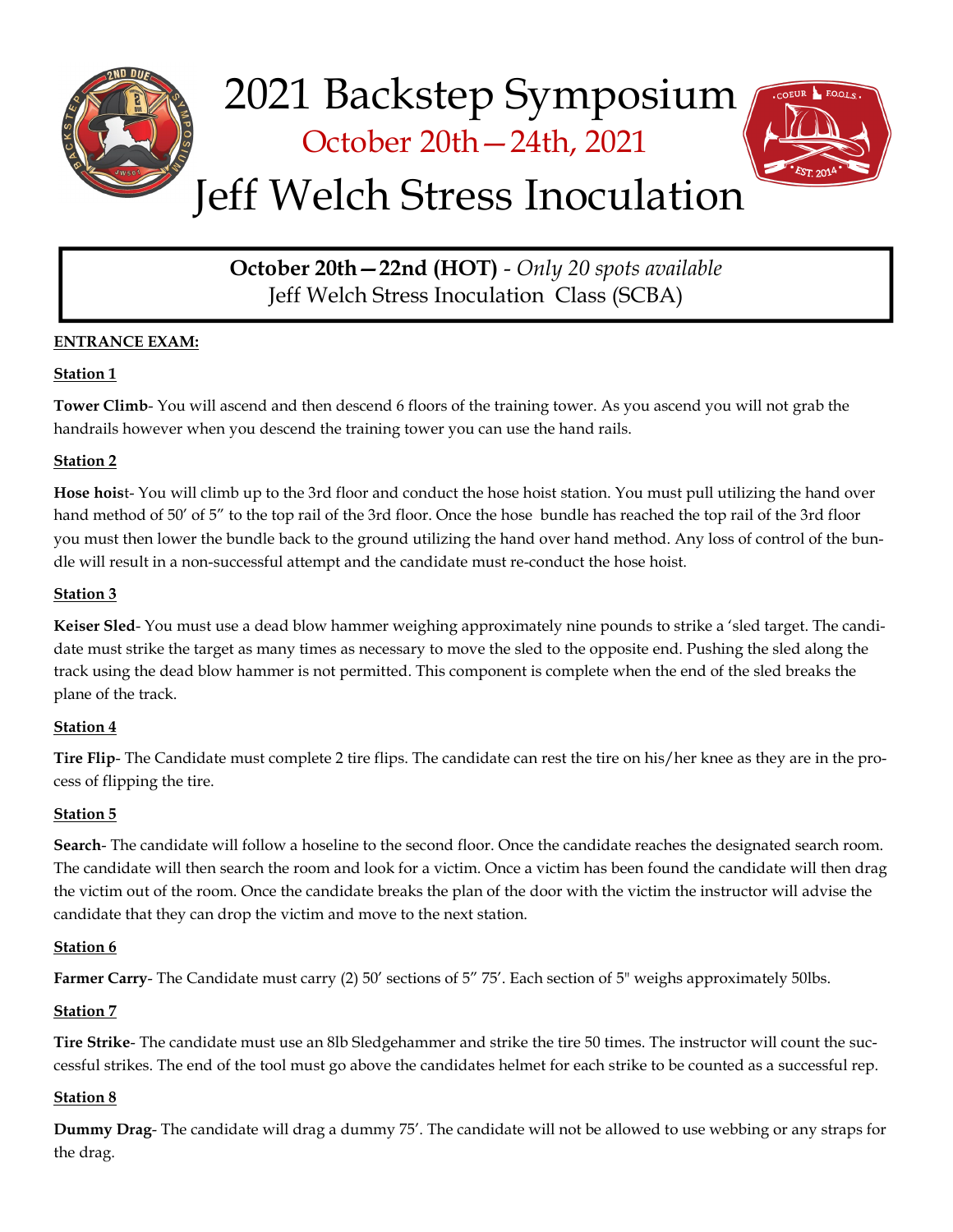

October 20th—24th, 2021



Saturday October 23rd, 2021 0830—1230

# Breach Point: Personal & Professional Breakthroughs for Police & Fire Kent Williams, Breach Point Consulting, Former Law Enforcement

Kent Williams is the owner of Breach Point Consulting and has been involved in law enforcement as a police officer for over 32 years, where he recently retired as Chief of Police for a Chicago area police department. He is a graduate of the FBI National Academy, the University of Southern California's Delinquency Control Institute, the Police Executive Research Forum's Senior Management Institute for Police, at Boston University, and the Buechner Institute for Governance's Rocky Mountain Leadership Program at the University of Colorado. He served as a Tactical Commander on a regional SWAT team serving 60 Chicago collar communities. He has taught extensively on various courses related to leadership and organizational change. Additionally he has taught for over 28 years on topics including use of force, weapons and tactics. Through the development of Breach Point Consulting he has launched several courses, seminars and programs being taught on a national level, based upon the principles of Servant Leadership and how simple shifts in organizational perspective can profoundly reduce the stress, frustration and open anger expressed throughout the typical law enforcement agency. Chief Williams has been teaching leaders how to negate the toxic work climate which can be caused by what he has termed "The Universal Police Frustrations". These misunderstood stressors are created by the unique combination of an effective police personality coupled with an efficient police culture. The mix if not fully understood can be very destructive to an agency's morale and reputation. Additionally, it predictably places officers at risk for failed careers, marriages and relationships. He sums this situation up by calling it, "The Caustic Risks of performing well in law enforcement."

These efforts have lead to ground breaking ways agencies can create healthier more productive and loyal work groups who remain highly dedicated throughout their careers. These same principles have been assisting officers themselves create a deeper more meaningful vocation in policing and developing a harmonious and rewarding personal life away from their career. His work on the predictable transitional issues confronting the police officer's family has led to numerous speaking engagements designed to keep the family of a police officer emotionally and spiritually healthy.

Chief Williams lives in Illinois with his wife and three children. He holds a Bachelors Degree in Criminal Justice Management from Aurora University, and a Masters Degree in Organizational Leadership from Judson University.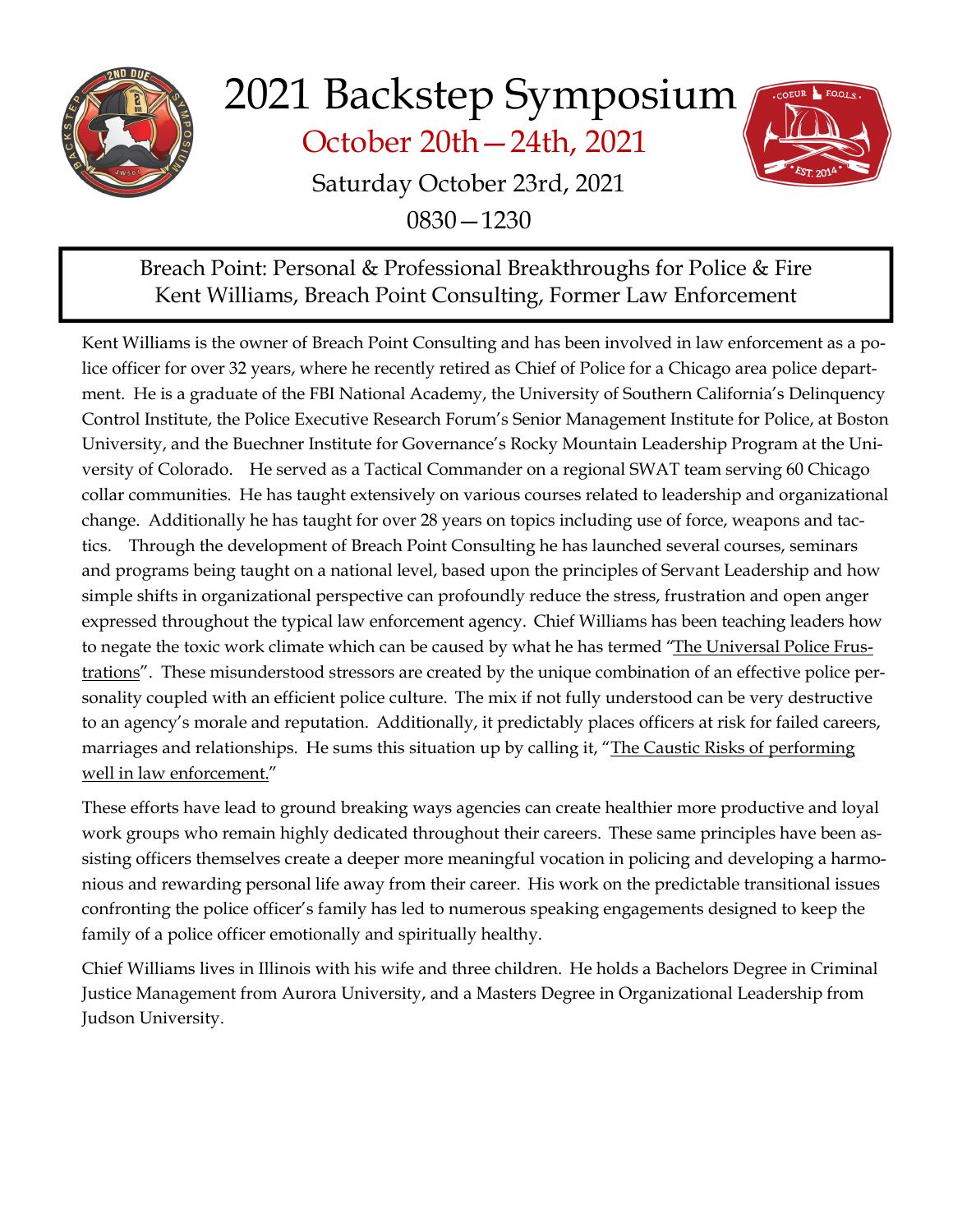

October 20th—24th, 2021



# Saturday October 23rd, 2021

1330—1700

# Service Mindset, Making Decisions Under Stress Matt Stewert, Battalion Chief, Wayne Township

Matt lives in Brownsburg Indiana with his wife Keeley and 3 son's ages 19, 14, and 11. Their oldest son is on active duty in the U.S. Navy, serves as a Corpsman with the Marines, and is currently deployed to the Middle East. Keeley is pursuing her PHD focusing on mental health issues in public safety and how first responders deal with traumatic events over the course of their careers. Matt & Keely recently purchased property in southern Arizona and are looking forward to retiring there in the near future.

Matt began his career as a volunteer firefighter in 1987 at the Wayne Township Fire Department located in Indianapolis. Matt was hired as a career firefighter in 1995 working for the Brownsburg Fire Department (a suburb of Indianapolis).

Matt returned to Wayne Township in 1999 when the department hired full time firefighters. In 2016, he accepted a part-time position with the Pittsboro Fire Department as their Assistant Chief.

In 2006 Matt was the first out of state student to attend and complete the Georgia Smoke Diver program. Matt along with the assistance of several other Smoke Divers started the Indiana Smoke Diver Association in 2011 and held their first class in 2013. Matt currently serves as the President of the association and is the Incident Commander during the week long training. He holds several certifications from organizations across the country and is a licensed Paramedic and certified Rescue Diver. Matt is a member of Indiana Task Force 1; the FEMA team based in Indianapolis, and has responded on several deployments including the terrorist attacks on 9/11. Matt has served as a Lieutenant, Captain, Battalion Chief, Deputy Chief, and Assistant Chief at different times during his career. Matt served as a member on the executive board and as a district vice-president of the Indianapolis firefighters Local 416. He also currently works for the IndyCar series as a Paramedic on the safety team.

The message of personal accountability and improvement has become a passion for Matt over the past several years. There is more and more of a focus on physical fitness, which is long overdue however, there is little focus on mental preparation and state of readiness firefighters should maintain in addition to fitness. Matt is committed to growing this message to the fire service. "When you focus on your development and stop worrying about others, then you will change yourself and then the fire service. Control the controllables, manage yourself through the uncontrollables.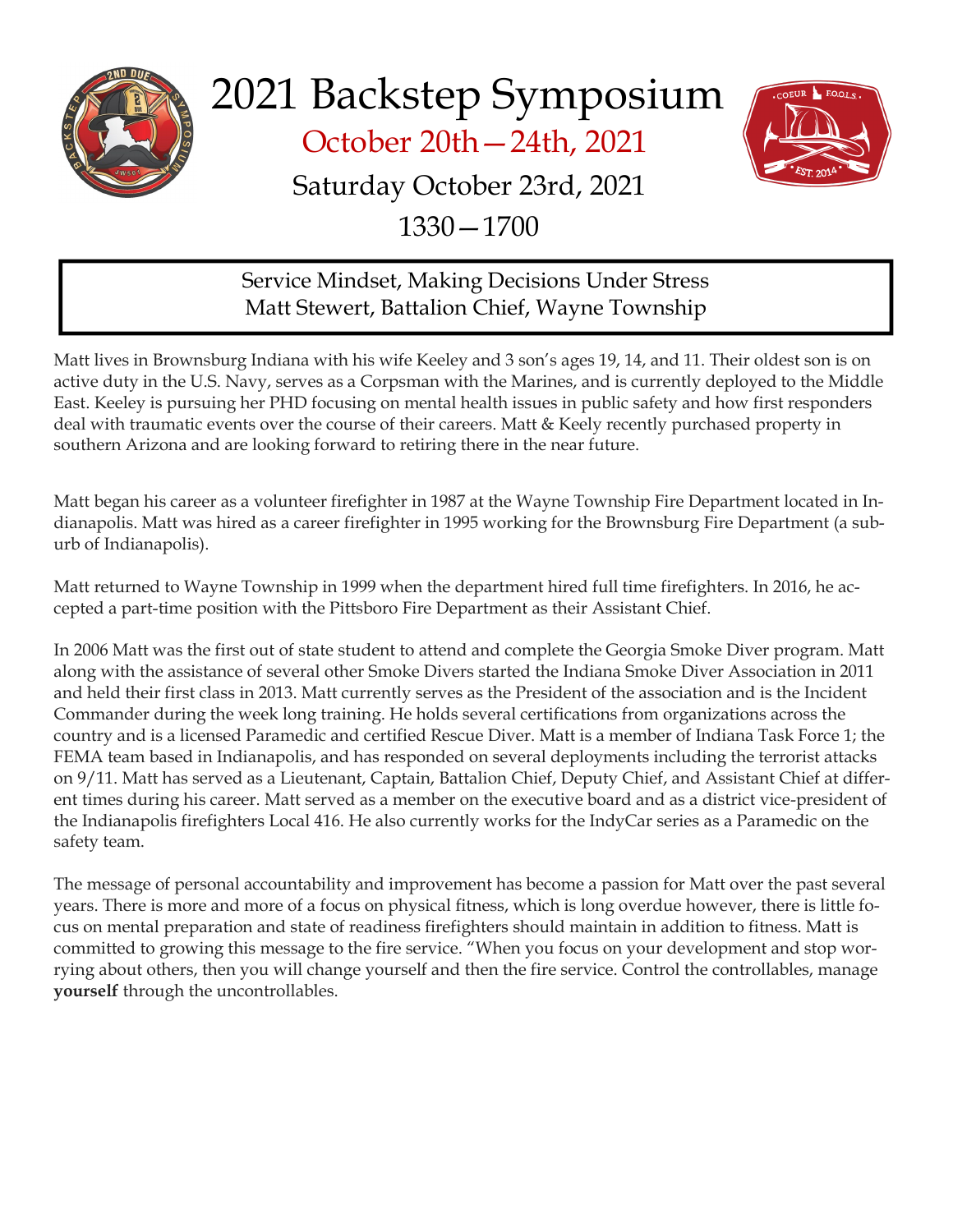

October 20th—24th, 2021



# Sunday October 24th, 2021

0830—1700

# Aggressive Command District Chief Mo Davis, Houston Fire Department

Maurice "Mo" Davis is a veteran with the city of Houston Fire Department, currently assigned as a District Chief.

Previously he served as a senior Captain on a heavy rescue, one of three rescue trucks in the city of Houston. He also spent much of his career as a Senior Captain on Ladder 46 one of the top five busiest trucks in Houston and served as a Captain on Engine 46 the leader in the city in working fires and responses. Mo served as a training officer for the Houston Fire Department, he has also served as a District training officer to new hires.

While he specializes in technical rescue, his passion is sharing leadership, strategy, and tactics with new and upcoming officers.

He had served as an adjunct professor at San Jacinto Jr College in the fire protection division. He currently holds a MS degree from University of Houston.

Aggressive Command will discuss how Officers, including Chief officers, need to be involved, how they must be equally trained, and the importance of leading aggressively for successful outcomes. Most of the problems on the fireground comes from lack of appropriate leadership and decision making. This class helps address these problems and discusses how decisions are made on the fireground.